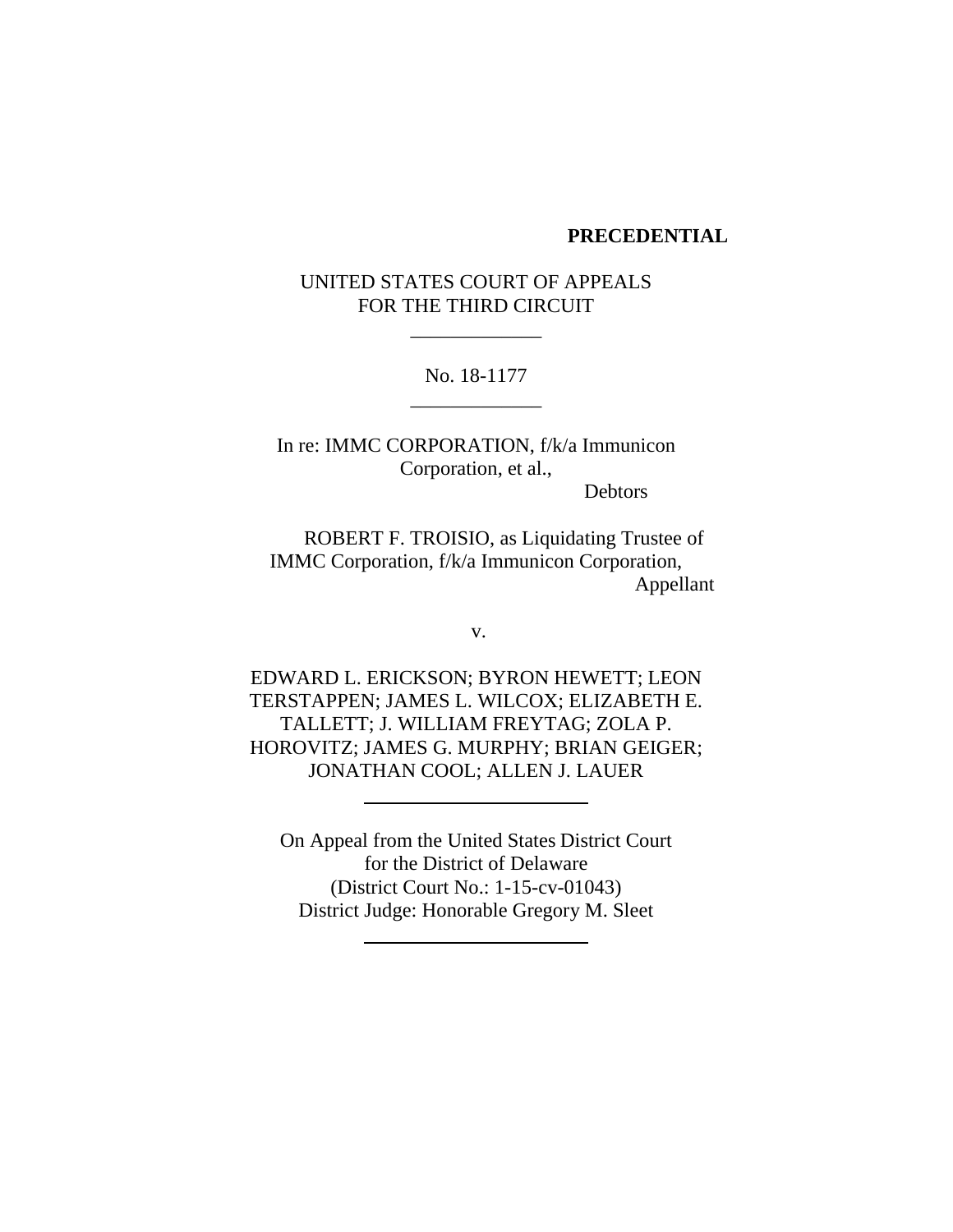Argued July 12, 2018

## Before: SHWARTZ, ROTH, and RENDELL, *Circuit Judges*

(Opinion Filed: November 28, 2018)

Mara Beth Sommers [ARGUED] Bales, Sommers & Klein, P.A. 2 South Biscayne Boulevard One Biscayne Tower Suite 1881 Miami, Florida 33131

*Counsel for Appellant Robert F. Troisio*

Michael Eidel Clair E. Wischusen [ARGUED] Fox Rothschild LLP 2700 Kelly Road, Suite 300 Warrington, PA 18976

*Counsel for Appellees*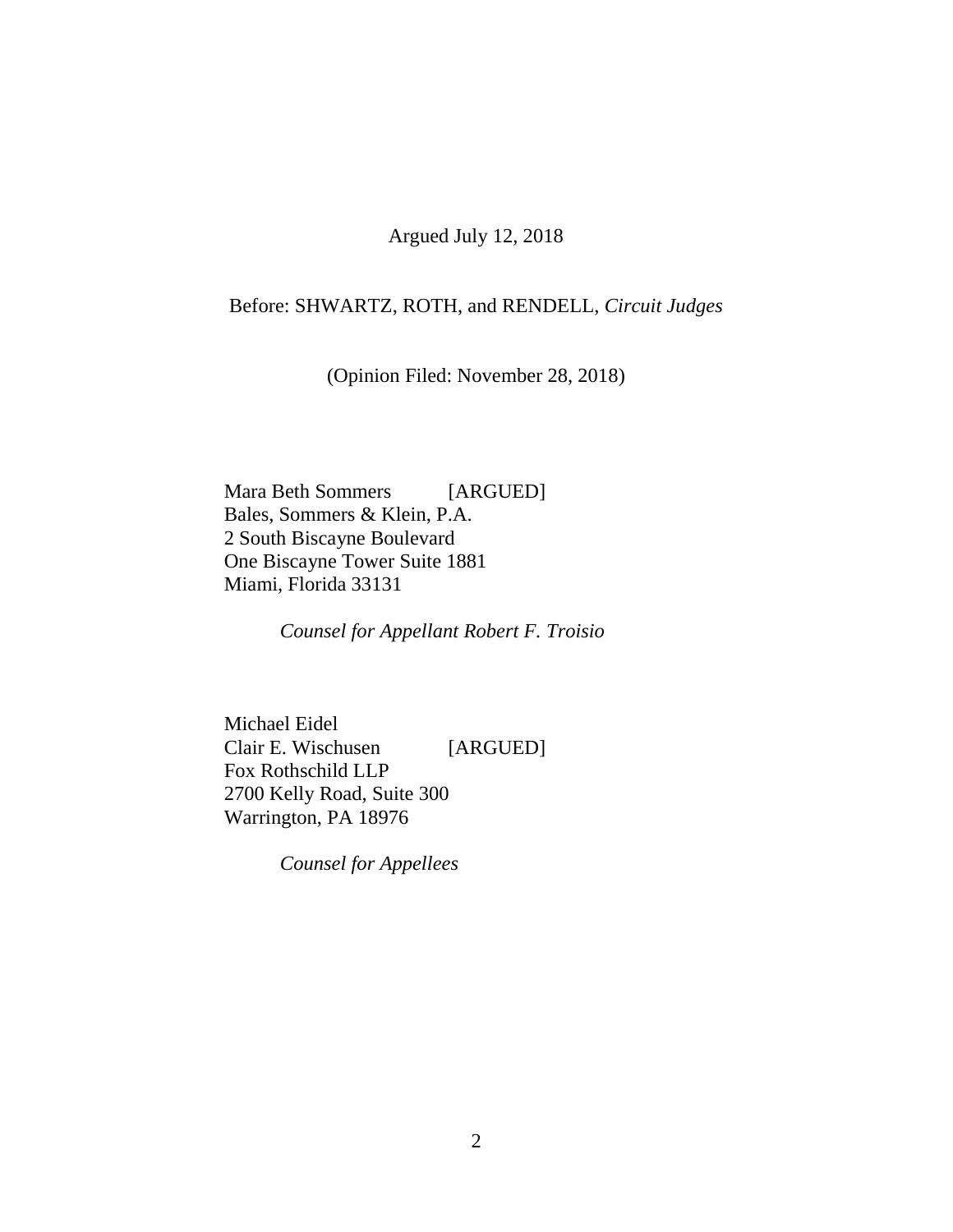## O P I N I O N \_\_\_\_\_\_\_\_\_\_\_\_

\_\_\_\_\_\_\_\_\_\_\_\_

#### **RENDELL**, *Circuit Judge*:

This appeal requires us to decide whether the Bankruptcy Court for the District of Delaware had the authority to transfer an adversary proceeding to the District Court for the Eastern District of Pennsylvania under 28 U.S.C. § 1631. While the issue as presented would have us determine whether the Bankruptcy Court is a "court" under 28 U.S.C. § 610, we adopt a different rationale in upholding the orders of the Bankruptcy Court and the District Court. Because the Bankruptcy Court lacked power to adjudicate the adversary proceeding brought by the trustee, its transfer of the adversary proceeding would have been *ultra vires*. Thus, the Bankruptcy Court correctly denied the motion to transfer the adversary proceeding.

#### **I.**

In 2008, IMMC Corporation filed a petition for relief under Chapter 11 of the Bankruptcy Code in the Bankruptcy Court for the District of Delaware. Appellant was appointed as the liquidating trustee under the plan of liquidation approved by the Court. In 2010, the trustee filed an adversary proceeding in the Bankruptcy Court, alleging that Appellees, IMMC's former officers and directors, had breached their fiduciary duties by pursuing a risky and costly litigation strategy in an unrelated suit against a competitor, overcompensating themselves in the process.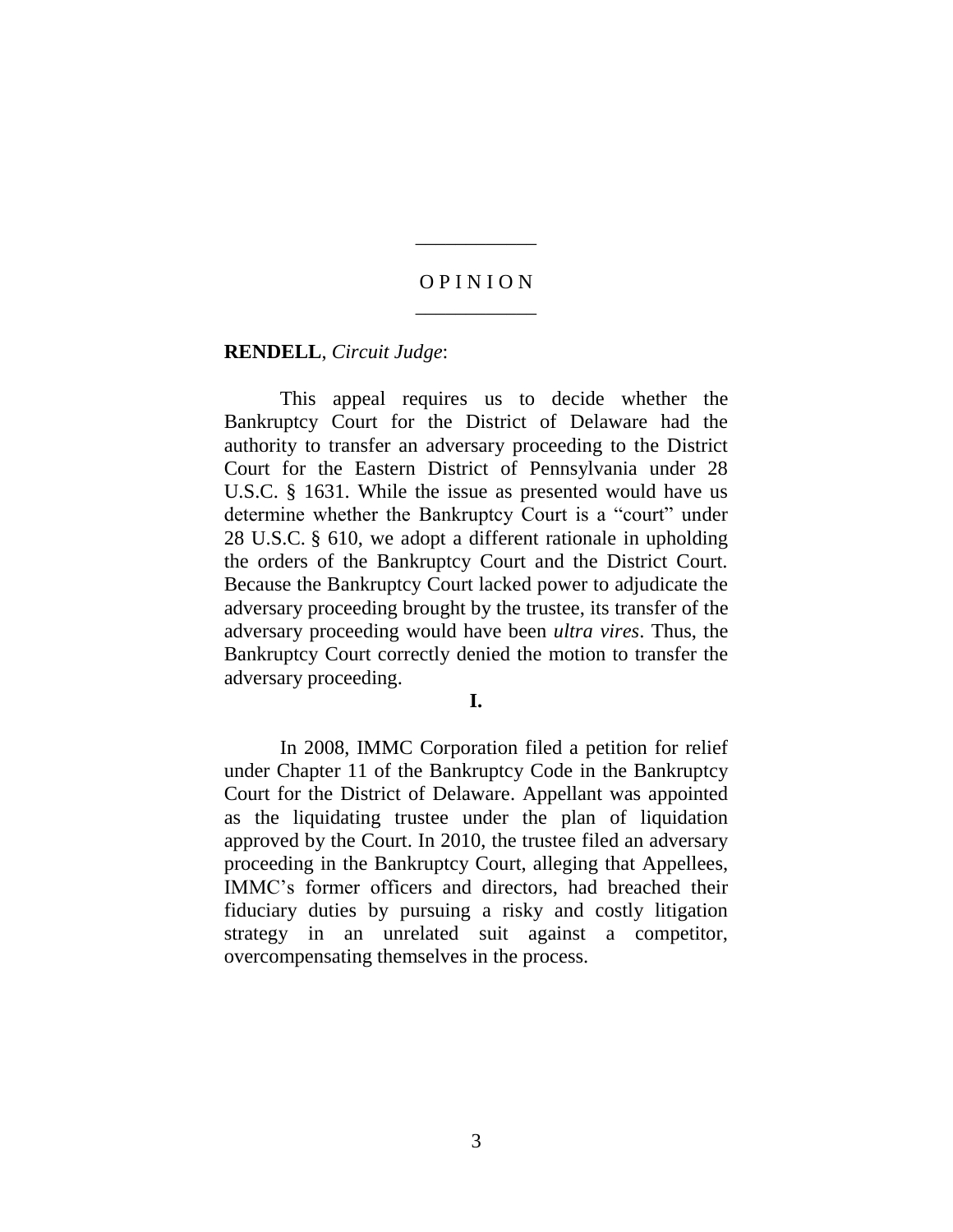In December 2011, the Bankruptcy Court held that it lacked jurisdiction to hear the claims asserted in the adversary proceeding. *See Troisio v. Erickson (In re IMMC Corp.)*, Ch. 11 Case No. 08-11178 (KJC), Adv. No. 10-53063-KJC, 2011 WL 6832900 (Bankr. D. Del. Dec. 29, 2011). The Court rejected the notion that the adversary proceeding was a "core" proceeding. *Id.* at \*2-4. It also rejected the trustee's argument that the adversary proceeding was a non-core proceeding "related to" a Chapter 11 case because the claims in the adversary proceeding lacked a "close nexus" to the Chapter 11 plan. *Id.* at \*2, \*4; *see Resorts Int'l, Inc. Litig. Tr. v. Price Waterhouse (In re Resorts Int'l, Inc.)*, 372 F.3d 154, 168-69 (3d Cir. 2004) (after plan confirmation, a bankruptcy court's "related to" jurisdiction is limited to matters in which "there is a close nexus to the bankruptcy plan or a proceeding, as when a matter affects the interpretation, implementation, consummation, execution, or administration of a confirmed plan or incorporated litigation trust agreement"). The trustee did not appeal that ruling.

After briefing and a separate hearing, the Bankruptcy Court considered the trustee's request that the Bankruptcy Court transfer the adversary proceeding to the United States District Court for the Eastern District of Pennsylvania under 28 U.S.C. § 1631, which provides:

> Whenever a civil action is filed in a court as defined in section 610 of this title or an appeal, including petition for review of administrative action, is noticed for or filed with such a court and that court finds that there is a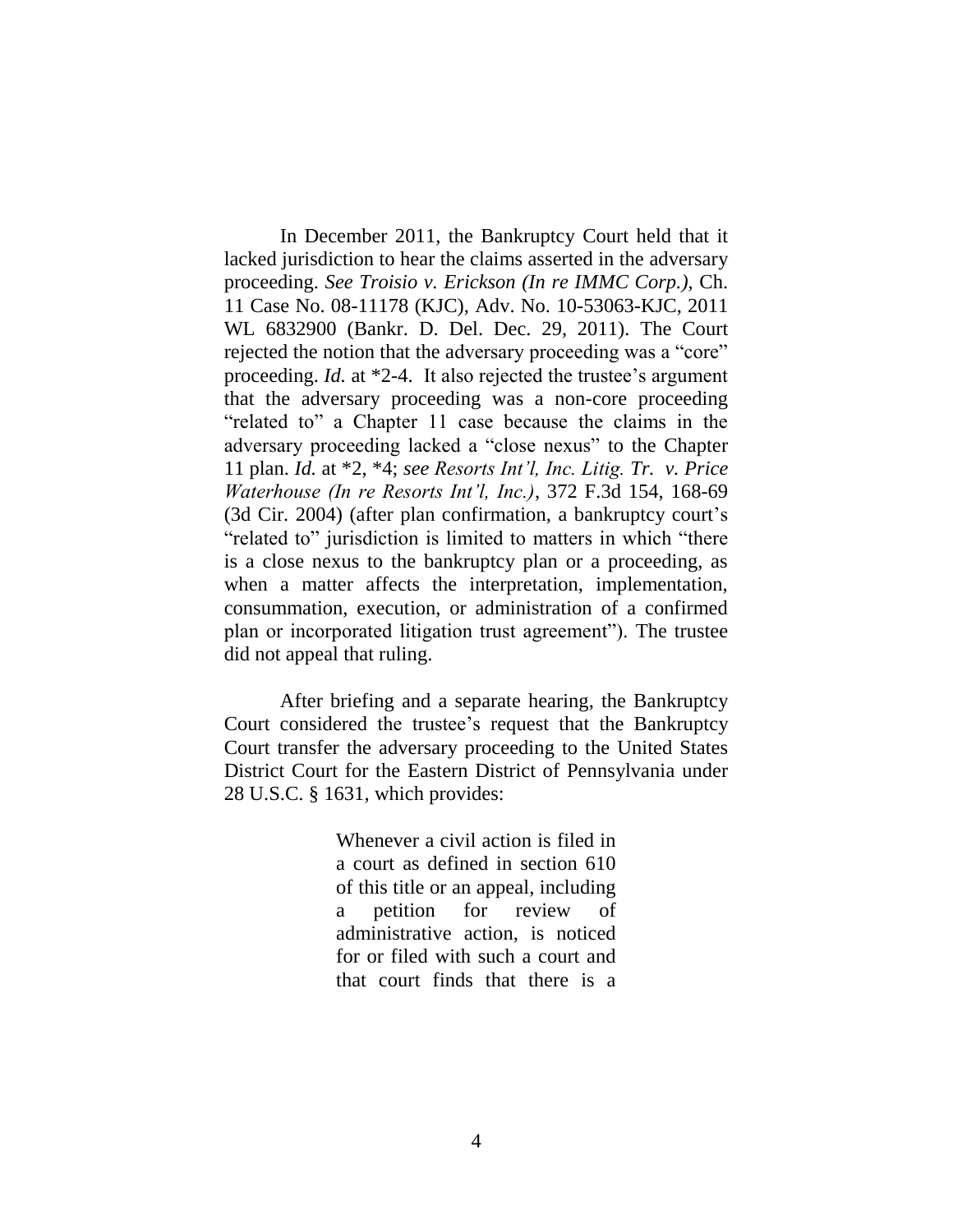want of jurisdiction, the court shall, if it is in the interest of justice, transfer such action or appeal to any other such court in which the action or appeal could have been brought at the time it was filed or noticed, and the action or appeal shall proceed as if it had been filed in or noticed for the court to which it is transferred on the date upon which it was actually filed in or noticed for the court from which it is transferred.

### According to 28 U.S.C. § 610:

As used in this chapter the word "courts" includes the courts of appeals and district courts of the United States, the United States District Court for the District of the Canal Zone, the District Court of Guam, the District Court of the Virgin Islands, the United States Court of Federal Claims, and the Court of International Trade.

The trustee urged that the legislative history of both statutes evidenced Congressional intent to authorize bankruptcy courts to transfer proceedings under § 1631. Section 1631's legislative history states that the statute was "broadly drafted to permit transfer between *any two federal courts*." S. Rep. No. 97-275, at 11 (1981) (emphasis added).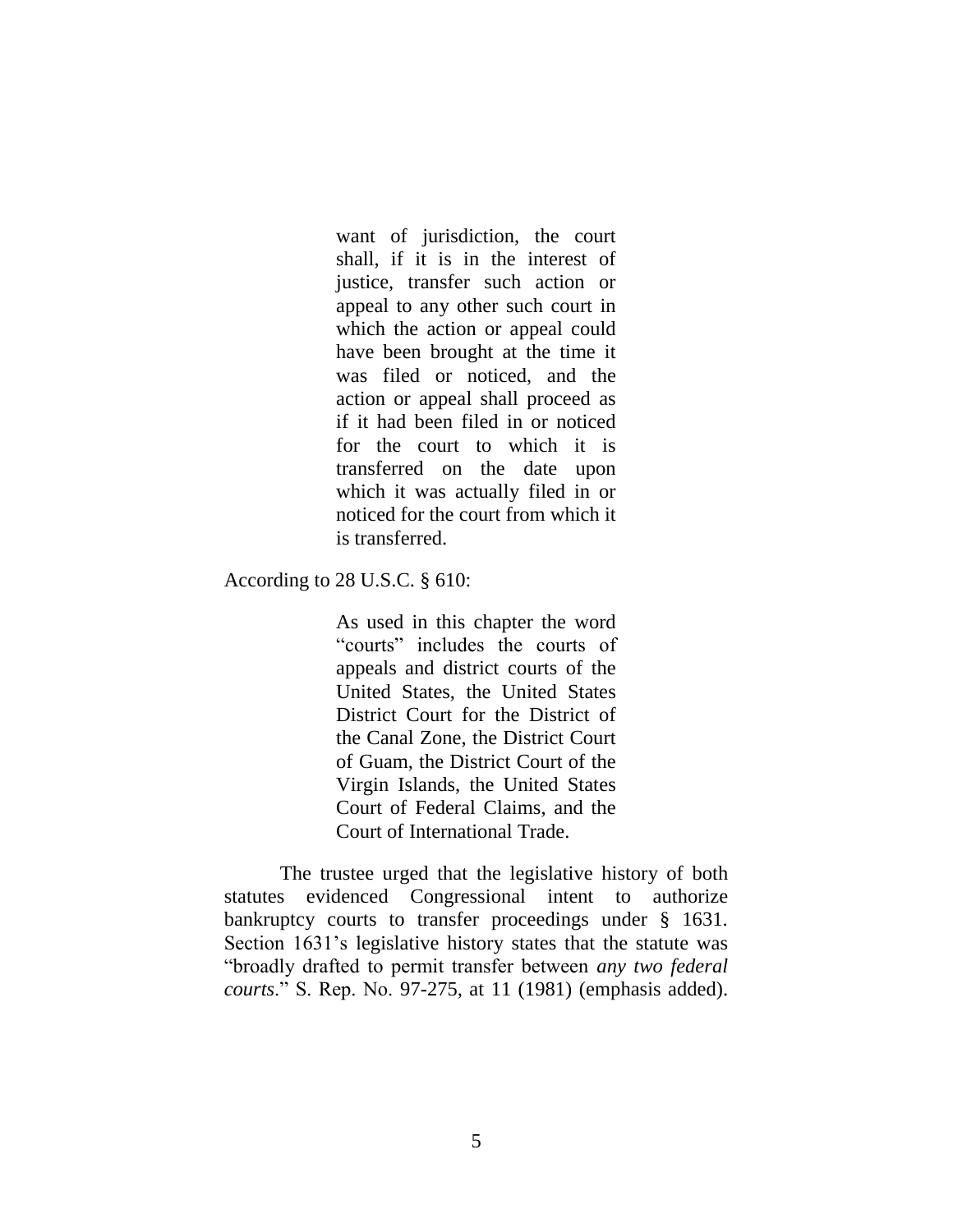And § 610 was amended in 1978 to explicitly include bankruptcy courts. *See* 28 U.S.C.A. § 610 "Historical and Statutory Notes," referencing Pub. L. 95-598, 92 Stat. 2665. Congress rescinded the 1978 Amendment when it enacted sweeping changes to the Bankruptcy Code in 1984, thus deleting the reference to bankruptcy courts. But, it simultaneously amended the Code to provide that bankruptcy judges "shall constitute a unit of the district court to be known as the bankruptcy court for that district." Pub. L. No. 98-353, 98 Stat. 333 (codified as amended at 28 U.S.C. § 151). The trustee contended that Congress removed bankruptcy courts from § 610 because, after the 1984 changes designating bankruptcy courts as "units" of the district courts, it would have been redundant to include both bankruptcy and district courts in the language of § 610.

The Bankruptcy Court denied the trustee's motion to transfer. *Troisio v. Erickson (In re IMMC Liquidating Estate)*, Bankr. No. 08-11178 (KJC), 2012 WL 523632 (Bankr. D. Del. Feb. 14, 2012). Its reasoning was simple: 28 U.S.C. § 1631 refers to "court[s] as defined in section 610," and the definition of courts in 28 U.S.C. § 610 does not include bankruptcy courts. *In re IMMC Liquidating Estate*, 2012 WL 523632, at \*2. Therefore, the Bankruptcy Court reasoned, it lacked authority to transfer the adversary proceeding under § 1631. *Id.* It concluded that the plain text of § 1631, which referred only to "courts as defined in section 610," controlled. 28 U.S.C. § 1631. Moreover, its view of the legislative history was quite different from that of the trustee. Namely, it opined that Congress's decision to remove bankruptcy courts from § 610 was an intentional withdrawal of bankruptcy courts' transfer power. *In re IMMC Liquidating Estate*, 2012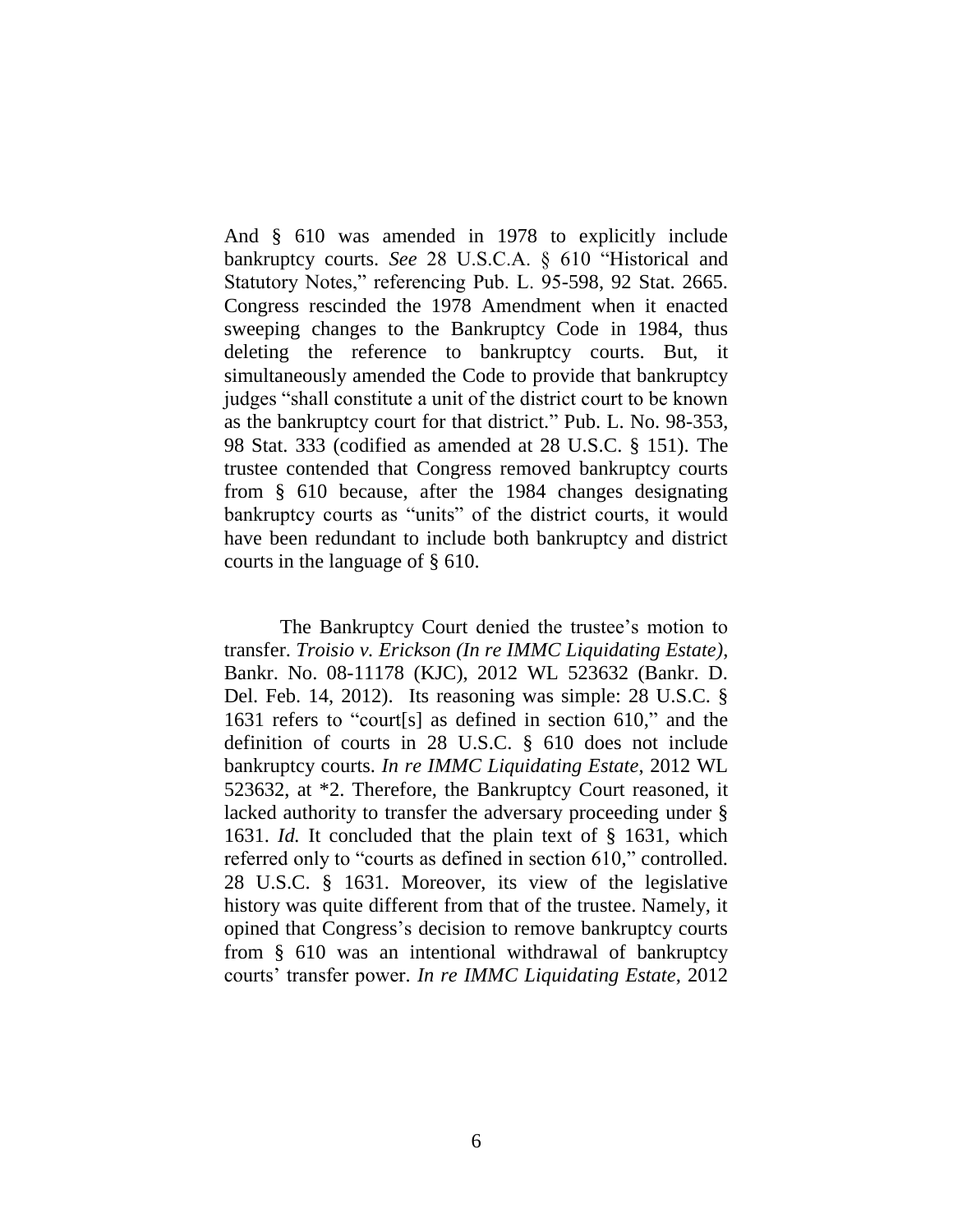WL 523632, at \*2. The Bankruptcy Court also dismissed as dicta language in a footnote of a prior Third Circuit opinion, which suggested that bankruptcy courts could transfer actions under § 1631. *Id.*; *see Geruschat v. Ernst Young LLP* (*In re Seven Fields Dev. Corp.)*, 505 F.3d 237, 247 n.8 (3d Cir. 2007) ("[W]e take note of 28 U.S.C. § 1631 which provides that when a civil action is filed with a district court (of which the bankruptcy court is a unit) with a want of jurisdiction the court shall in the interest of justice transfer the case to a court in which it could have been filed originally.").

Although the Bankruptcy Court denied the trustee's motion to transfer, it allowed him to file a motion to withdraw the reference in the District Court, which clearly fell within § 610's definition of courts, so that it could consider a motion to transfer the adversary proceeding under § 1631. *In re IMMC Liquidating Estate*, 2012 WL 523632, at \*4. However, the District Court denied the motion. *Troisio v. Erickson (In re IMMC Corp.)*, Civ. No. 12-406-GMS (D. Del. Feb. 9, 2015), ECO N. 11. The District Court reasoned that, because the Bankruptcy Court lacked jurisdiction over the adversary proceeding, the action was never properly referred to the Bankruptcy Court, and the District Court could not withdraw the reference of a proceeding that was never referred. *See Id.* at 2-3 ("[T]he district court may withdraw in whole or in part, any case or proceeding *referred under this section*[.]" (emphasis added by District Court) (citing 28 U.S.C. §  $157(d))$ .<sup>1</sup>

The trustee then renewed its motion in the Bankruptcy Court to transfer the adversary proceeding to the Eastern

 $\overline{a}$ 

<sup>&</sup>lt;sup>1</sup> This order has not been appealed.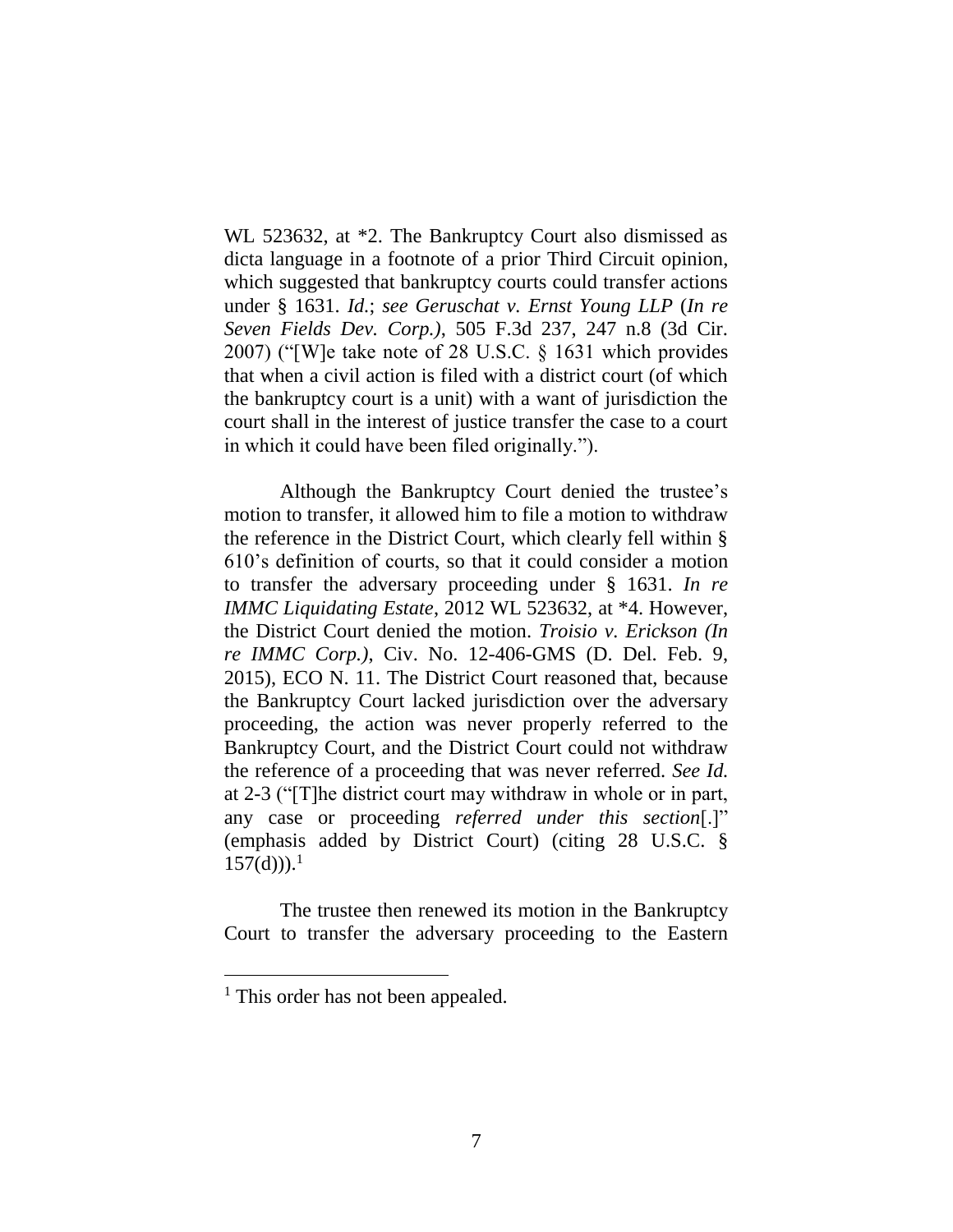District of Pennsylvania under § 1631. *Troisio v. Erickson (In re IMMC Corp.)*, Bankr. No. 08-11178 (KJC), 2015 WL 6684638 (Bankr. D. Del. Oct. 30, 2015). The Bankruptcy Court denied the renewed motion, which it treated as a motion for reconsideration, because the trustee failed to identify an intervening change in the law and the Court remained "convinced that the express language and legislative history of § 610 supports the proposition that Congress did not intend to include bankruptcy courts in the definition of 'courts.'" *Id*., at \*2; *see N. River Ins. Co. v. CIGNA Reinsurance Co.*, 52 F.3d 1194, 1218 (3d Cir. 1995) (a motion to reconsider must rely on one of three things: "(1) an intervening change in controlling law; (2) the availability of new evidence . . . ; [or] (3) the need to correct a clear error [of law] or prevent manifest injustice" (citation omitted) (alterations in original)).

The trustee filed a notice of appeal of the Bankruptcy Court's 2012 order denying the original motion to transfer and its 2015 order denying the renewed motion to transfer.<sup>2</sup> The District Court affirmed both orders, relying on the same

 $\overline{a}$ 

<sup>2</sup> The trustee also filed a motion seeking certification of the appeal directly to the Third Circuit pursuant to 28 U.S.C. § 158(d)(2)(A). The District Court certified the issue for direct appeal, but the trustee failed to perfect the appeal to the Third Circuit by filing a petition for permission with the circuit clerk as required by Federal Rule of Bankruptcy Procedure  $8006(g)$ . The trustee then filed a motion to reopen and proceed with the appeal before the District Court. The District Court granted the motion to reopen, and the appeal proceeded before the District Court.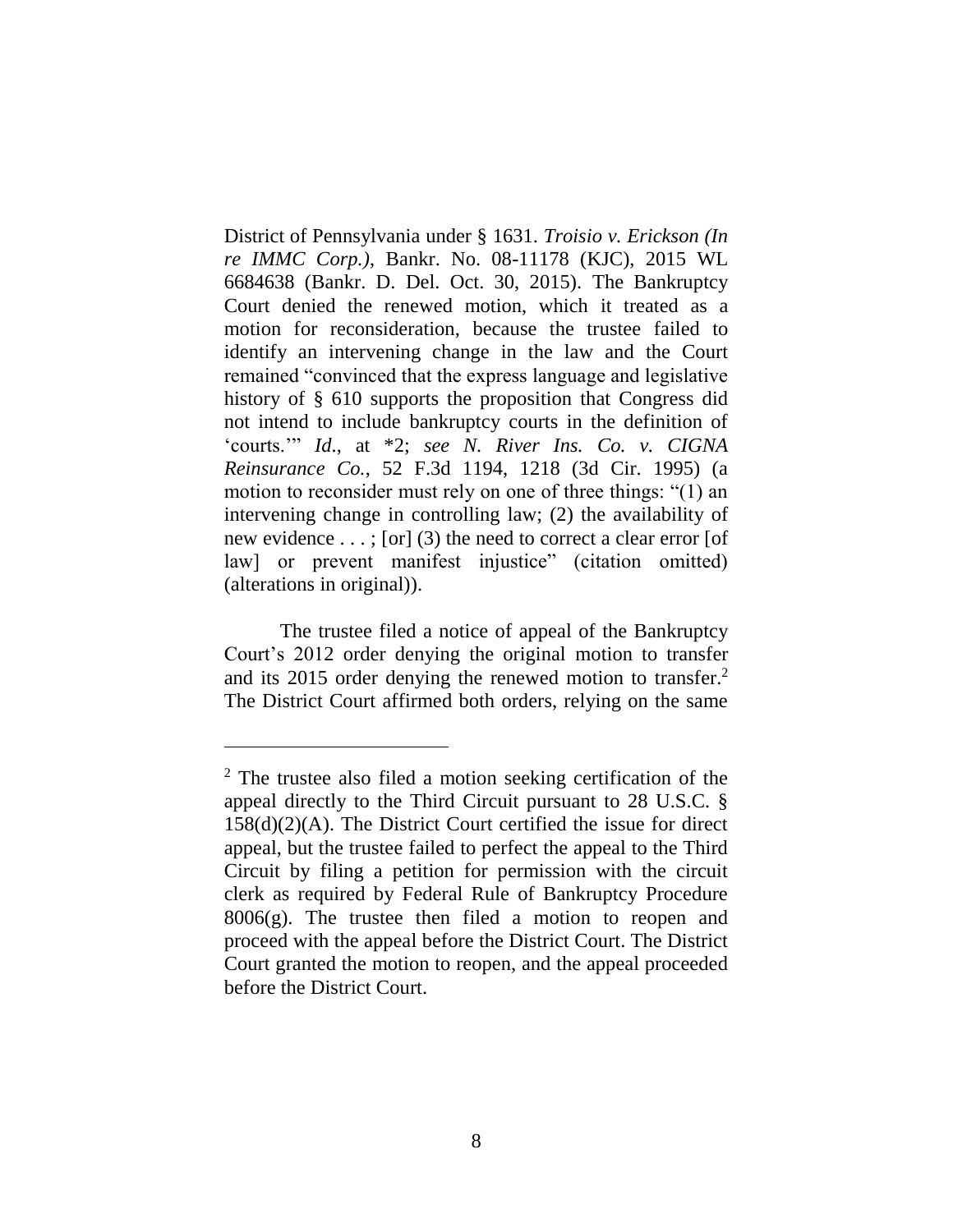reasoning: bankruptcy courts are not "courts" according to the plain language of § 610. Like the Bankruptcy Court, the District Court concluded that neither legislative history nor binding Third Circuit precedent supported the trustee's position. *See Troisio v. Erickson (In re IMMC Corp.)*, Civ. No. 15-1043 (GMS), 2018 WL 259941 (D. Del. Jan. 2, 2018). This appeal followed.

# **II.<sup>3</sup>**

The trustee's primary argument on appeal is that because we reasoned in *In re Schaefer Salt Recovery*, 542 F.3d 90 (3d Cir. 2008), that bankruptcy courts are "units" of district courts, they therefore fall under § 610's definition of "courts." Thus, he argues, the Bankruptcy Court had authority to transfer the adversary proceeding under § 1631. While the Bankruptcy Court may be a "unit" of the district court,  $\S 610$ lists district courts, not units of that court, and does not list bankruptcy courts.<sup>4</sup> But, because in *Schaefer Salt*, we ignored the absence of bankruptcy courts from the definition of § 451 so as to equate district courts and "units," we begin with a discussion of that case.

 $\overline{a}$ 

<sup>&</sup>lt;sup>3</sup> The District Court had jurisdiction pursuant to 28 U.S.C. § 158(a)(1). We have jurisdiction pursuant to 28 U.S.C.  $\S$ 158(d). Because this appeal concerns a pure question of law, we review the District Court's order *de novo*. *See Pierce v. Underwood*, 487 U.S. 552, 584 (1988) ("[I]ssues of law are reviewed *de novo* . . . .").

<sup>&</sup>lt;sup>4</sup> For this reason, Judge Roth believes that § 1631 by its plain terms does not grant transfer authority to bankruptcy courts because § 610, which defines the word "court" for purposes of § 1631, does not explicitly list bankruptcy courts.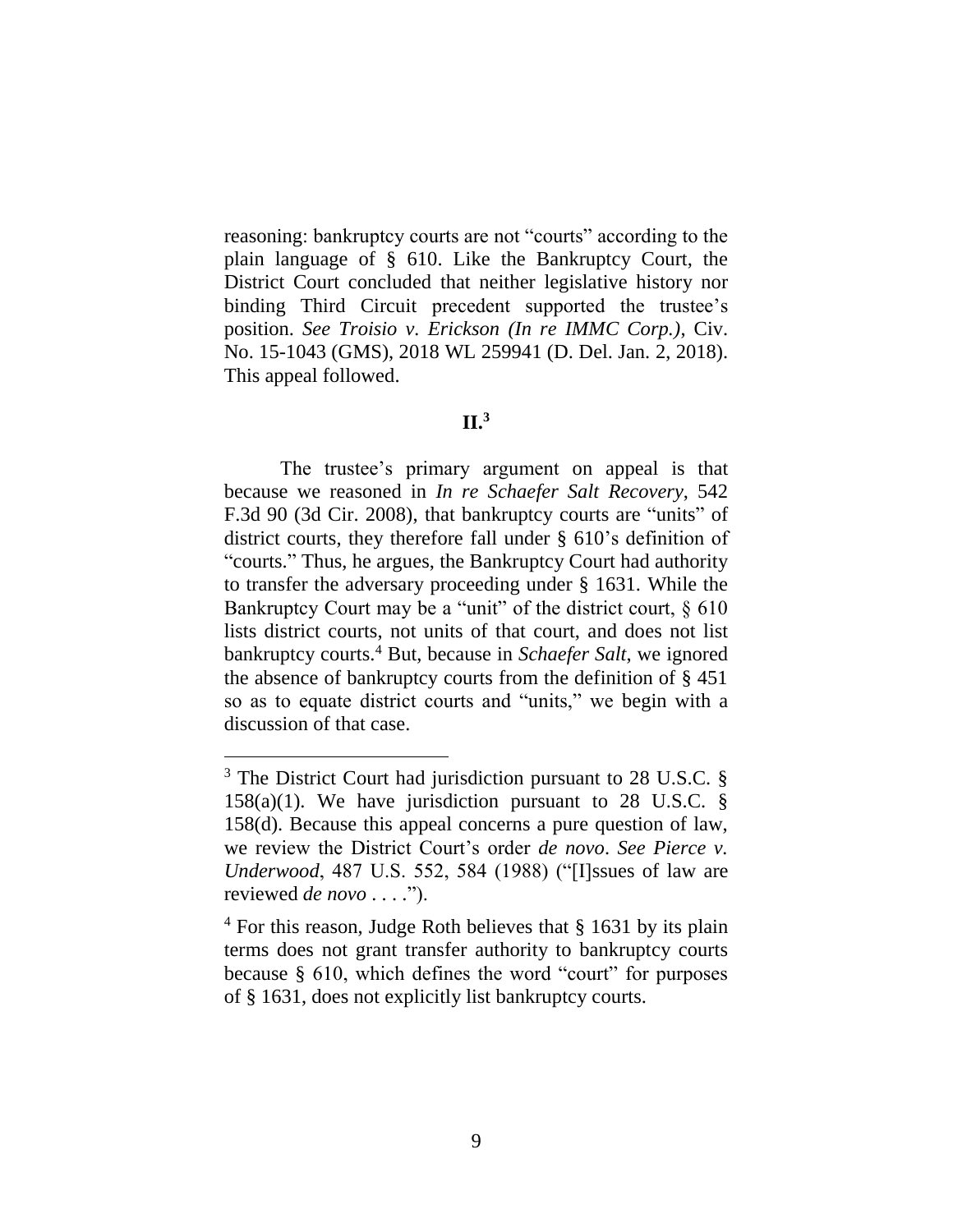Schaefer Salt filed several bankruptcy petitions in an attempt to use bankruptcy proceedings to avoid tax lien foreclosure actions brought against it in state court. *Schaefer Salt*, 542 F.3d at 94. The bankruptcy court dismissed the bankruptcy petitions as having been filed in bad faith and awarded attorney fees and costs against Schaefer Salt's counsel under 28 U.S.C. § 1927, citing "vexatious litigation . . . designed [to] . . . unreasonably multiply litigation that has resulted not only in the consumption of Bankruptcy Court resources but a back and forth in the State Court." *Id.* at 95.<sup>5</sup>

On appeal, we considered whether the bankruptcy court had the power to impose sanctions under § 1927. *Id.* at 102. We first noted that courts were split on this issue. *Id.* The historical and statutory notes to § 1927 referred to the definition of "court of the United States" in 28 U.S.C. § 451. *Id.* at 103. According to § 451,

> The term "court of the United States" includes the Supreme Court of the United States, courts of appeals, district courts constituted by chapter 5 of [Title 28], including the Court of International Trade and any court created by Act of Congress the

<sup>5</sup> Under 28 U.S.C. § 1927, "Any attorney . . . who so multiplies the proceedings in any case unreasonably and vexatiously may be required by the court to satisfy personally the excess costs, expenses, and attorneys' fees reasonably incurred because of such conduct."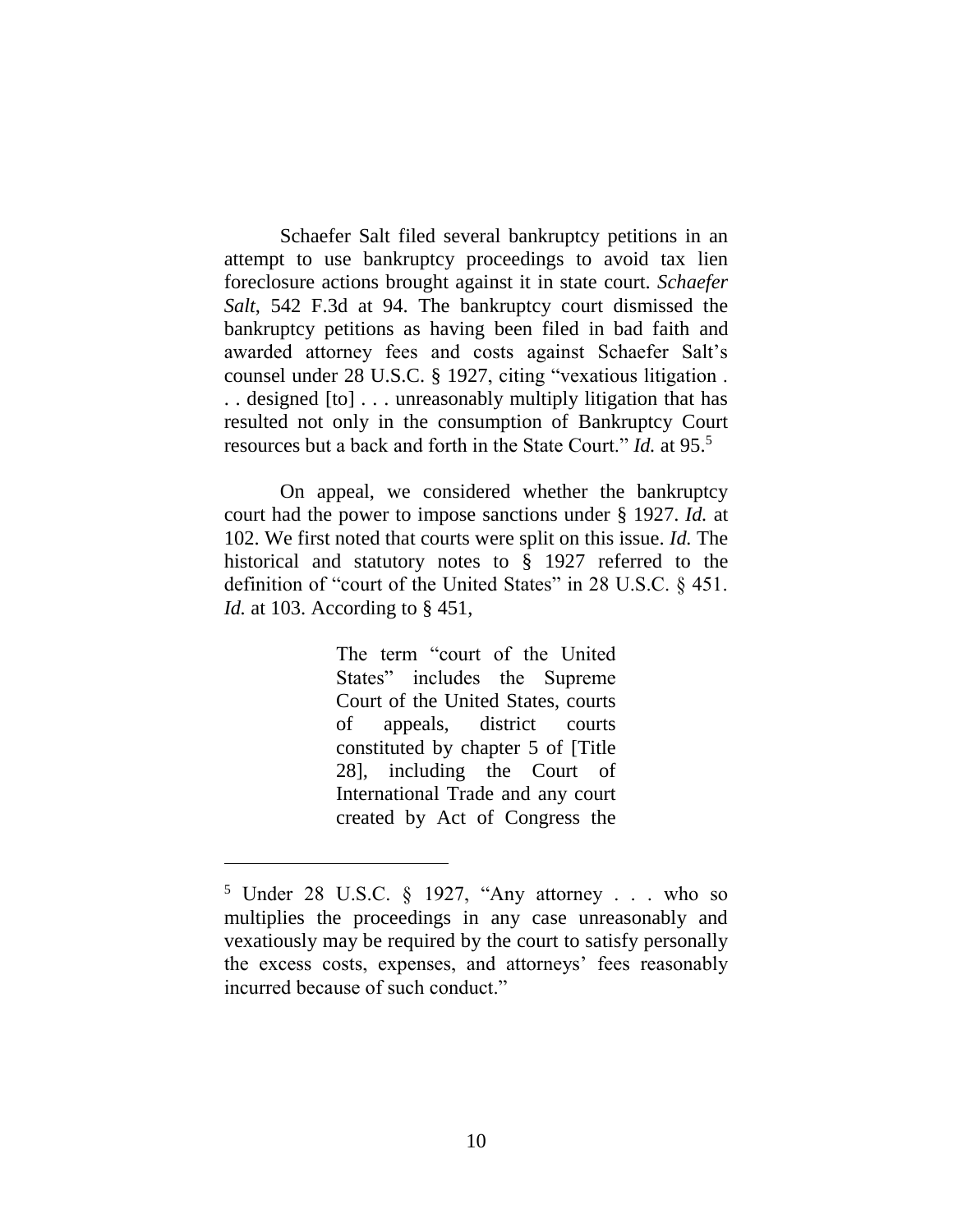judges of which are entitled to hold office during good behavior.

Because § 451's definition of "court of the United States" did not include bankruptcy courts, some courts had held that bankruptcy courts lacked authority to issue sanctions under § 1927. *Id.* The express language of § 451 notwithstanding, other courts had concluded that a bankruptcy court "is within the definition of § 451 because of its status as a unit of the district court, with the district court clearly being a 'court of the United States.'" *Id.* (citing, e.g., *Volpert v. Ellis (In re Volpert)*, 177 B.R. 81, 88–89 (Bankr. N.D. Ill. 1995), *aff'd*, 186 B.R. 240 (N.D. Ill. 1995), *aff'd on other grounds*, 110 F.3d 494 (7th Cir. 1997)). *See* 28 U.S.C. § 151 ("In each judicial district, the bankruptcy judges in active services shall constitute a unit of the district court to be known as the bankruptcy court for that district."). We then answered the question ourselves:

> We find that although a bankruptcy court is not a "court of the United States" within the meaning of § 451, it is a unit of the district court, which is a "court of the United States," and thus the bankruptcy court comes within the scope of § 451. Under 28 U.S.C. § 157 and the Standing Order of the United States District Court for the District of New Jersey, which delegate authority to the bankruptcy courts in the District of New Jersey to hear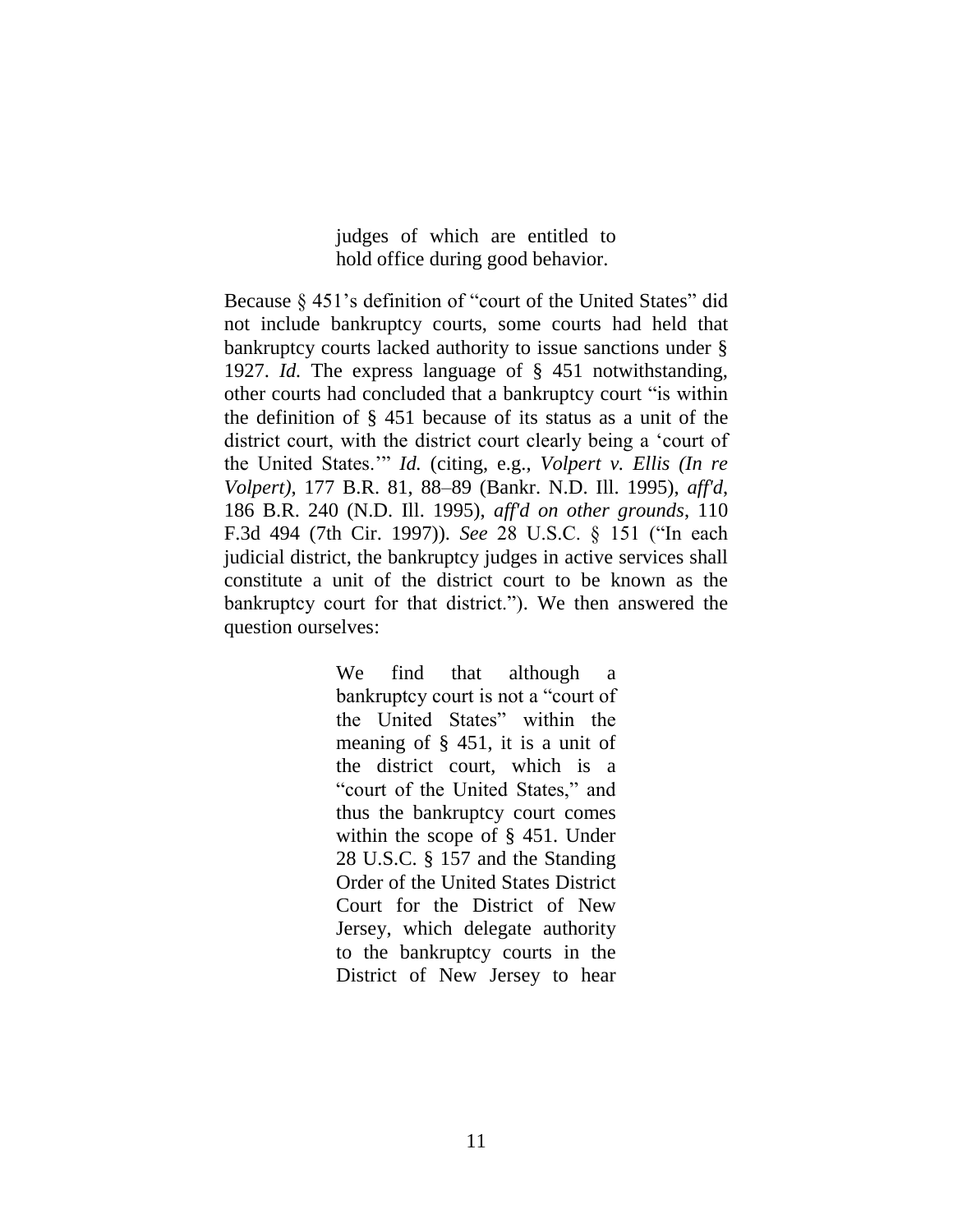Title 11 cases as well as "any and all proceedings" necessary to hear and decide those cases, the Bankruptcy Court had the authority to impose sanctions . . . under § 1927.

*Id.* at 105.

Thus, the trustee urges, our precedent has concluded that "bankruptcy courts, as units of the district court, come within the definition of 'courts' in 28 U.S.C. § 451 and therefore have the authority to impose sanctions under [§ 1927]." Br. for Appellant at 9. Because § 451 closely mirrors § 610, he argues that the Bankruptcy Court also comes within § 610's definition of "courts" and therefore the Court had authority to transfer the adversary proceeding under § 1631. However, he overlooks a key distinction between the issue in *Schaefer Salt* and the issue before us. In *Schaefer Salt* there was no question that the bankruptcy court had jurisdiction over Schaefer Salt's bankruptcy petitions under 28 U.S.C. § 157 and the matter before the Court was clearly encompassed within the standing order of reference entered by the District Court. *See Schaefer Salt*, 542 F.3d at 105*.* This included the authority to hear proceedings necessary to adjudicate the bankruptcy petitions, including proceedings to impose sanctions under 28 U.S.C. § 1927. *Id.* Thus, *Schaefer Salt*'s statement that a bankruptcy court is a "unit" of the district court does not address the court's authority to act under 28 U.S.C. § 157, or, for that matter, the Constitution.

Here, the Bankruptcy Court's jurisdiction and authority to act are implicated, as the Bankruptcy Court ruled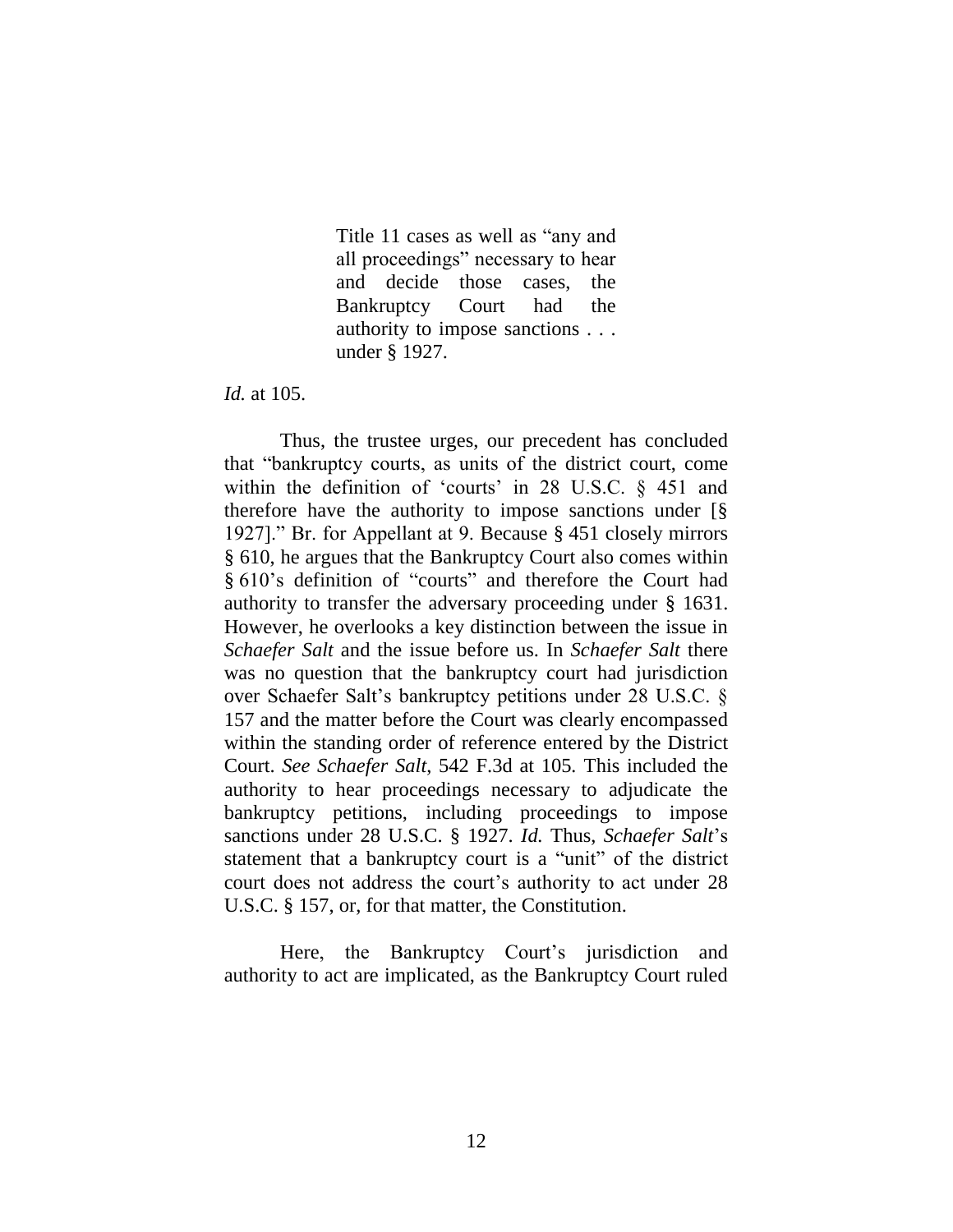that it lacked jurisdiction over the adversary proceeding and the District Court concluded that the matter had never been referred to the Bankruptcy Court. "Congress has vested 'limited authority' in bankruptcy courts." *Resorts Int'l*, 372 F.3d at 161 (quoting *Bd. of Governors v. MCorp Fin., Inc.*, 502 U.S. 32, 40 (1991)). They may exercise only the authority conferred to them by statute. *Resorts Int'l*, F.3d at 161 ("[T]he source of the bankruptcy court's subject matter jurisdiction is neither the Bankruptcy Code nor the express terms of the Plan. The source of the bankruptcy court's jurisdiction is 28 U.S.C. §§ 1334 and 157." (quoting *United States Brass Corp. v. Travelers Ins. Group, Inc. (In re United States Brass Corp.)*, 301 F.3d 296, 303 (5th Cir. 2002))). Because the delegation of judicial authority to non-Article III tribunals has Constitutional implications, we must "jealously guard[]" the parameters of that authority. *Northern Pipeline Co. v. Marathon Pipe Line Co.*, 458 U.S. 50, 60 (1982).

Under 28 U.S.C. § 1334(a), federal district court judges have "original and exclusive jurisdiction of all cases under title 11." District court judges may refer some of these matters to bankruptcy judges. *See* 28 U.S.C. § 157(a) ("Each district court may provide that any or all cases under title 11 and any or all proceedings arising under title 11 or arising in or related to a case under title 11 shall be referred to the bankruptcy judges for the district."). Section 157 "divid[es] all matters that may be referred to the bankruptcy court into two categories: 'core' and 'non-core' proceedings." *Exec. Benefits Ins. Agency v. Arkinson*, 134 S. Ct. 2165, 2171 (2014) (citing 28 U.S.C. § 157). Core proceedings are matters which "invoke a substantive right provided by title 11" or "that by [their] nature could arise only in the context of a bankruptcy case." *Halper v. Halper*, 164 F.3d 830, 836 (3d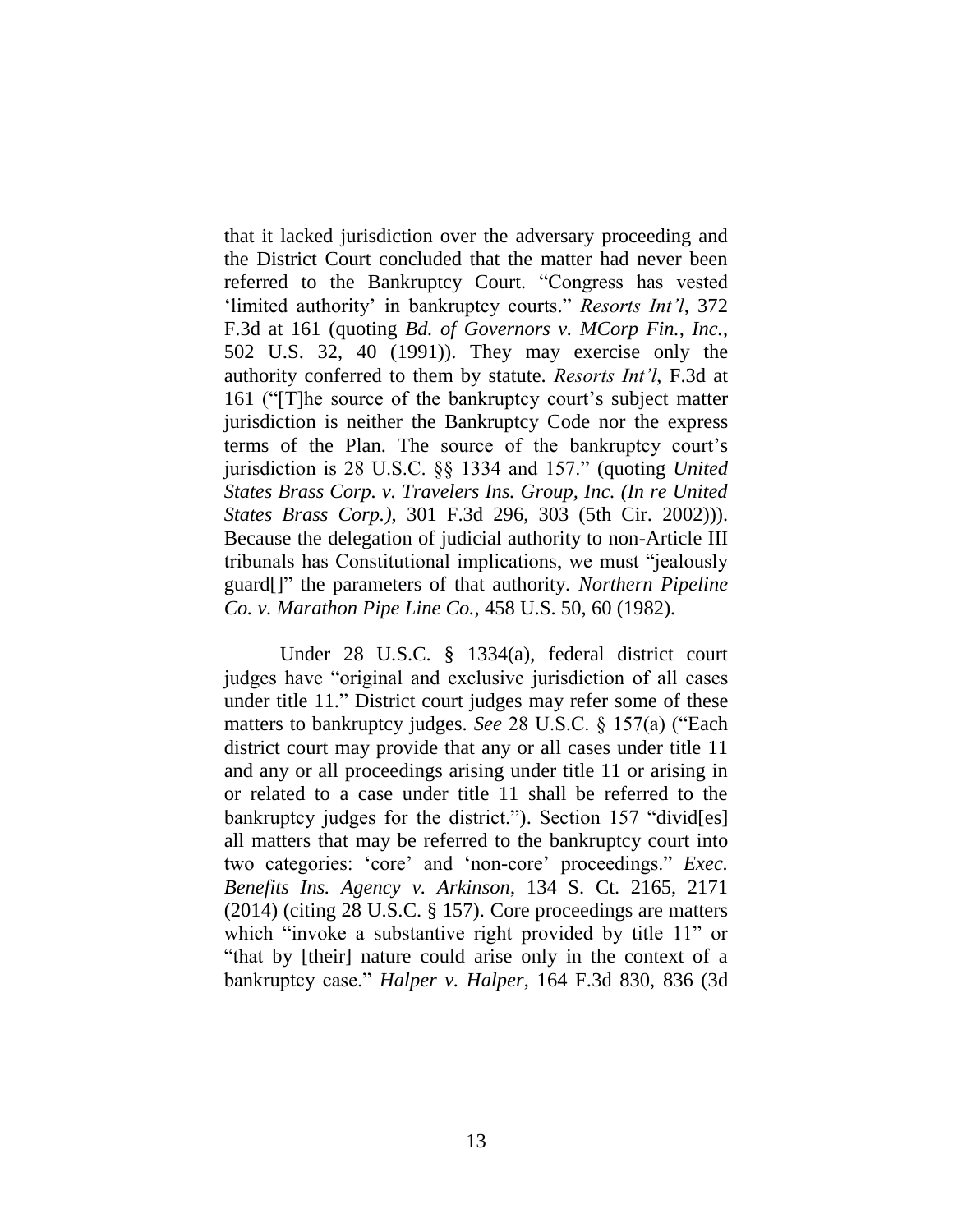Cir. 1999) (citation and internal quotiation marks omitted). Non-core proceedings are "not . . . core" but are "otherwise related to a case under title 11." 28 U.S.C.  $\S$  157(c)(1). Since the adversary proceeding was neither core nor related to the Chapter 11 case, the Bankruptcy Court lacked jurisdiction to hear it.

Thus, the trustee's reliance on *Schaefer Salt* is misplaced. The Bankruptcy Court here lacked authority over the claims in the adversary proceeding. Exercising jurisdiction over the adversary proceeding so as to transfer it under §1631 would have been *ultra vires*, regardless of whether bankruptcy courts fall under § 610's definition of courts. Cognizant of bankruptcy courts' limited authority and our obligation to guard the limits of that authority, we cannot approve of the bankruptcy court's exercise of jurisdiction to transfer the adversary proceeding under these circumstances.

As he did before the Bankruptcy and District Courts, the trustee argues that § 1631 was "broadly drafted to permit transfer between any two federal courts." S. Rep. No. 97-275, at 11. However, given the nature of bankruptcy court jurisdiction, a bankruptcy court that lacks jurisdiction over a proceeding cannot transfer that proceeding under § 1631. And, even assuming that Congress intended bankruptcy courts to fall under § 610's definition of courts by virtue of their status as units of the district courts, the trustee cannot overcome the Bankruptcy Court's lack of jurisdiction over the claims in the adversary proceeding in this case. Nor are we bound by the language in *Seven Fields* suggesting that a bankruptcy court that lacked jurisdiction over a proceeding could transfer it under § 1631. "[W]e are not bound by our Court's prior dicta," *Galli v. N.J. Meadowlands Comm'n*, 490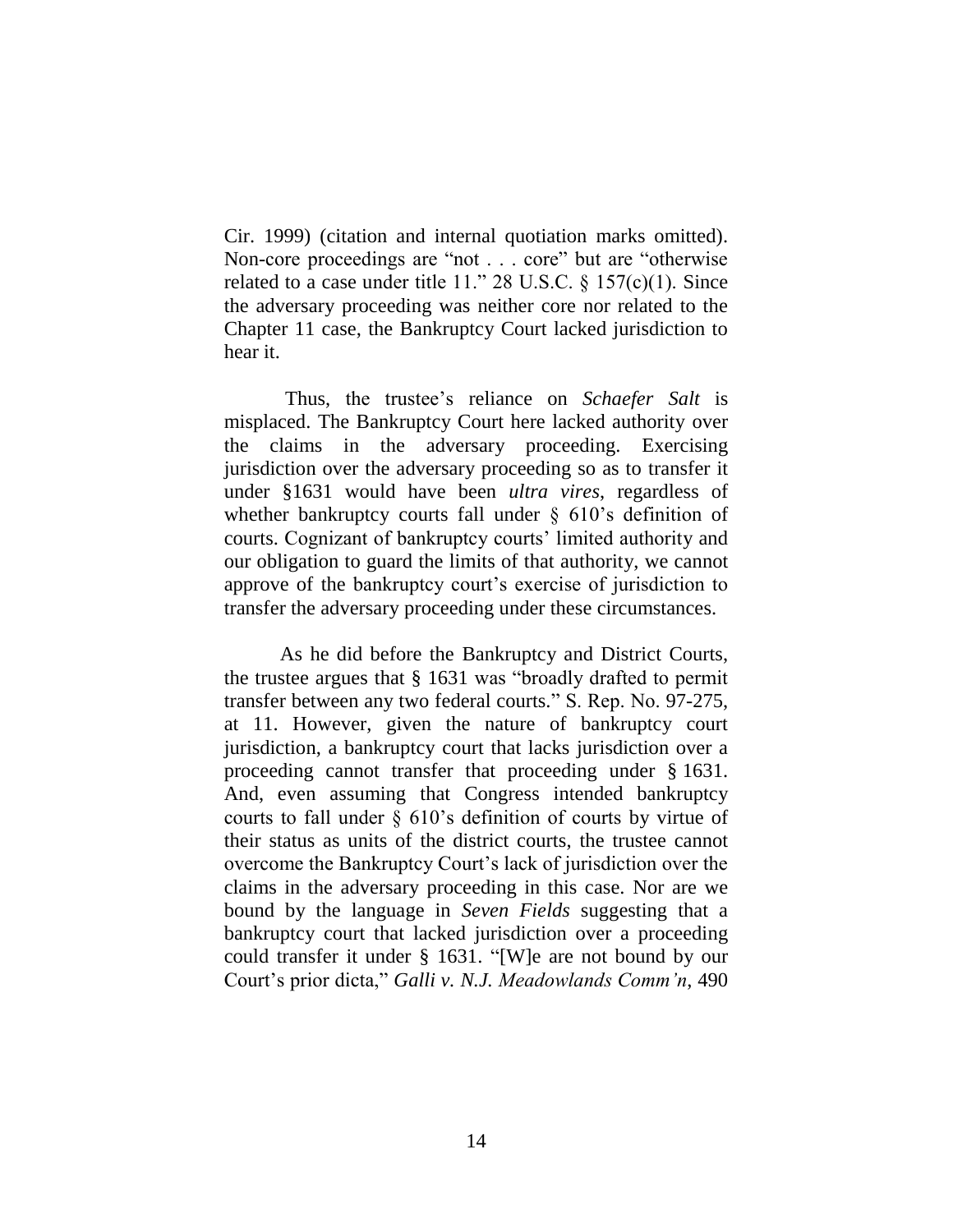F.3d 265, 274 (3d Cir. 2007), and the suggestion of an alternative basis for our ruling in a footnote in that opinion was clearly dicta.

While the purpose of § 1631 is to remedy a lack of jurisdiction, we read § 1631 as intending to permit transfer to remedy a lack of statutory jurisdiction only. Statutory jurisdiction, such as federal question jurisdiction under 28 U.S.C. § 1331 and diversity jurisdiction under 28 U.S.C. § 1332, is distinct from constitutional jurisdiction, a tribunal's authority under the Constitution to hear a matter. *See Mayor v. Cooper*, 73 U.S. 247, 252 (1868) (in order to hear a matter, a court must have jurisdiction under both the Constitution and a statute). On the heels of the Supreme Court's ruling in *Northern Pipeline*, Congress enacted laws to establish a constitutional scheme whereby the power over bankruptcy matters was lodged in the district courts, with their having the ability to refer matters to bankruptcy judges. *See Northern Pipeline* 458 U.S. 50 (1982) (declaring unconstitutional Congress's broad grant of authority to bankruptcy courts). Whether or not they established bankruptcy "courts" may be unclear, but what is clear is that the Bankruptcy Court's power to deal with all matters pertaining to bankruptcy, as a constitutional matter, emanates from the District Court. Here, the District Court specifically ruled that, in light of the Bankruptcy Court's ruling that the matter was neither a core proceeding nor one "related to" the Chapter 11 petition, it made no reference regarding this proceeding. Since it was never referred by the District Court, the Bankruptcy Court had no constitutional authority over the matter in light of *Northern Pipeline*. Transfer under § 1631 simply cannot cure this lack of constitutional jurisdiction.